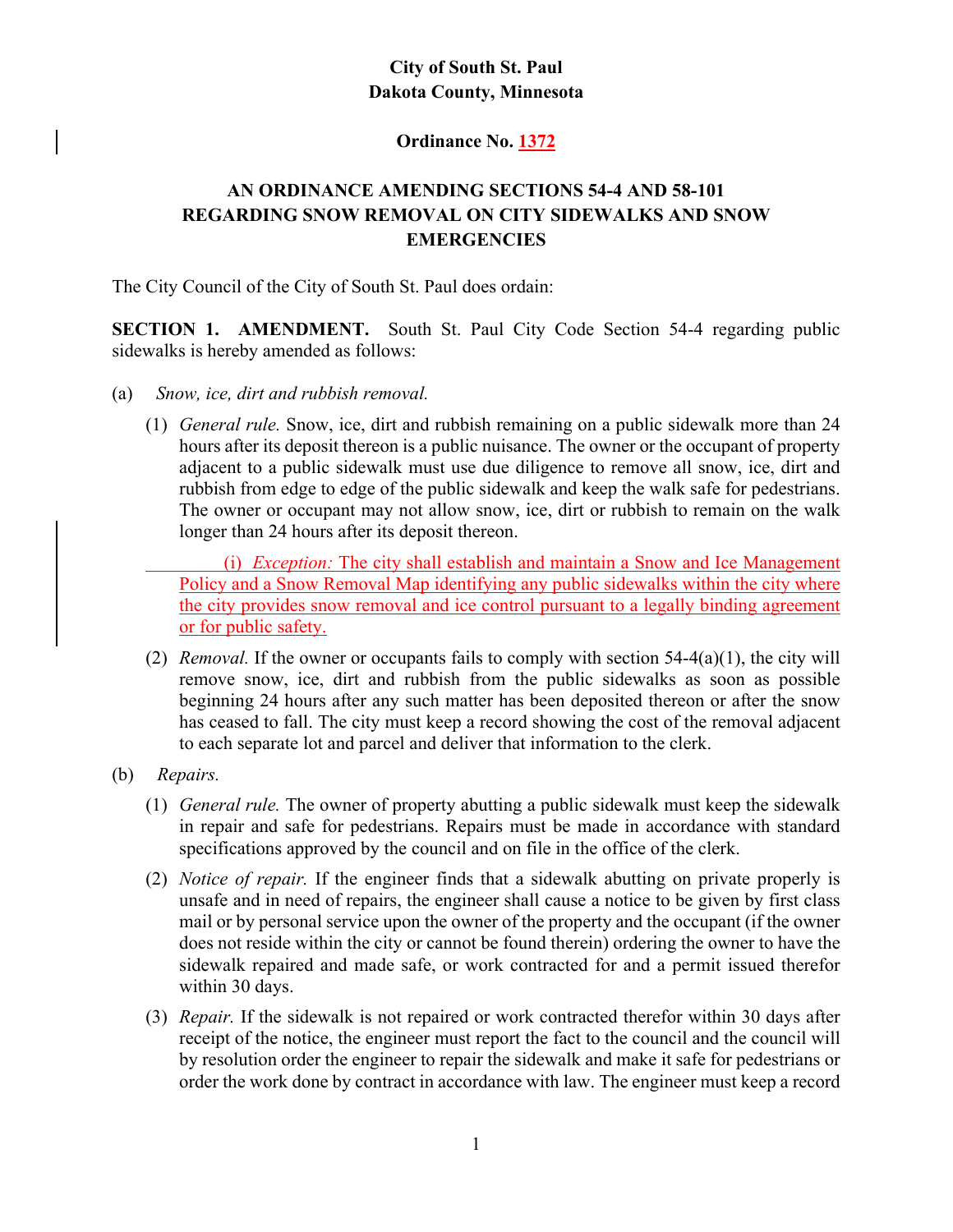of the total cost of the sidewalk repair attributable to each lot or parcel of property and report this information to the clerk.

- (c) *Payment of costs of repair work or snow or rubbish removal.*
	- (1) *Personal liability.* The owner of property on which or adjacent to which repair work or snow or rubbish removal work has been performed by the city in accordance with this section is personally liable for the cost of such work. As soon as the work has been completed and the cost determined, the clerk will prepare a bill of service charges and mail it to the owner, and thereupon the amount is immediately due and payable at the office of the clerk.
	- (2) *Assessment.* If the bill for service charges is not paid when due, the city may assess the costs as a public nuisance in accordance with chapter 34, article II.
- (d) *Pedestrian use of sidewalks and streets.* Where sidewalks are provided and usable, it is unlawful for a pedestrian to walk along and upon an adjacent roadway. Unless written permission has been granted by the council, it is unlawful to use the public sidewalks for recreational activity that results in the obstruction of or interference with the free movement of pedestrian traffic. Unless written permission has been granted by the council, it is unlawful to use a public street, roadway or alley for recreational activity.

**SECTION 2. AMENDMENT.** South St. Paul City Code Section 58-101(b) regarding snow emergencies is hereby amended as follows:

**Sec. 58-101 (b)** 

(b) *Snow emergency.* In addition to ordinary on-street parking prohibitions, South St. Paul Code, Sec. 58-101, allows for the declaration of a Snow Emergency, at which time the City shall notify residents via radio or television broadcast, newspaper announcement, public posting, social media or other reasonable means of notification. During a Snow Emergency, on-street parking is prohibited, and authorized City employees or agents shall order tagging and/or towing in conjunction with the South St. Paul Police department. This is considered an emergency measure, to be declared when conditions indicate that the City's normal snow removal/ice control resources are likely to be overwhelmed In case the width of a street is narrowed because of the accumulation of snow so as to restrict the passage of vehicles and fire protection equipment or emergency vehicles, or when necessary to adequately provide for snow removal from the street, the chief of police may cause such street or portion thereof to be posted with signs prohibiting parking on such street or portion thereof in words substantially as "No Parking Anytime: Snow Emergency." A person may not park a vehicle on any street, or portion thereof, which has been posted as provided in this subsection.

**SECTION 3. SUMMARY PUBLICATION**. Pursuant to Minnesota Statutes Section 412.191, in the case of a lengthy ordinance, a summary may be published. While a copy of the entire ordinance is available without cost at the office of the City Clerk, the following summary is approved by the City Council and shall be published in lieu of publishing the entire ordinance:

The amendment clarifies the City's snow emergency procedures and removal of snow upon city sidewalks.

**SECTION 4. EFFECTIVE DATE**. This ordinance shall become effective upon publication.